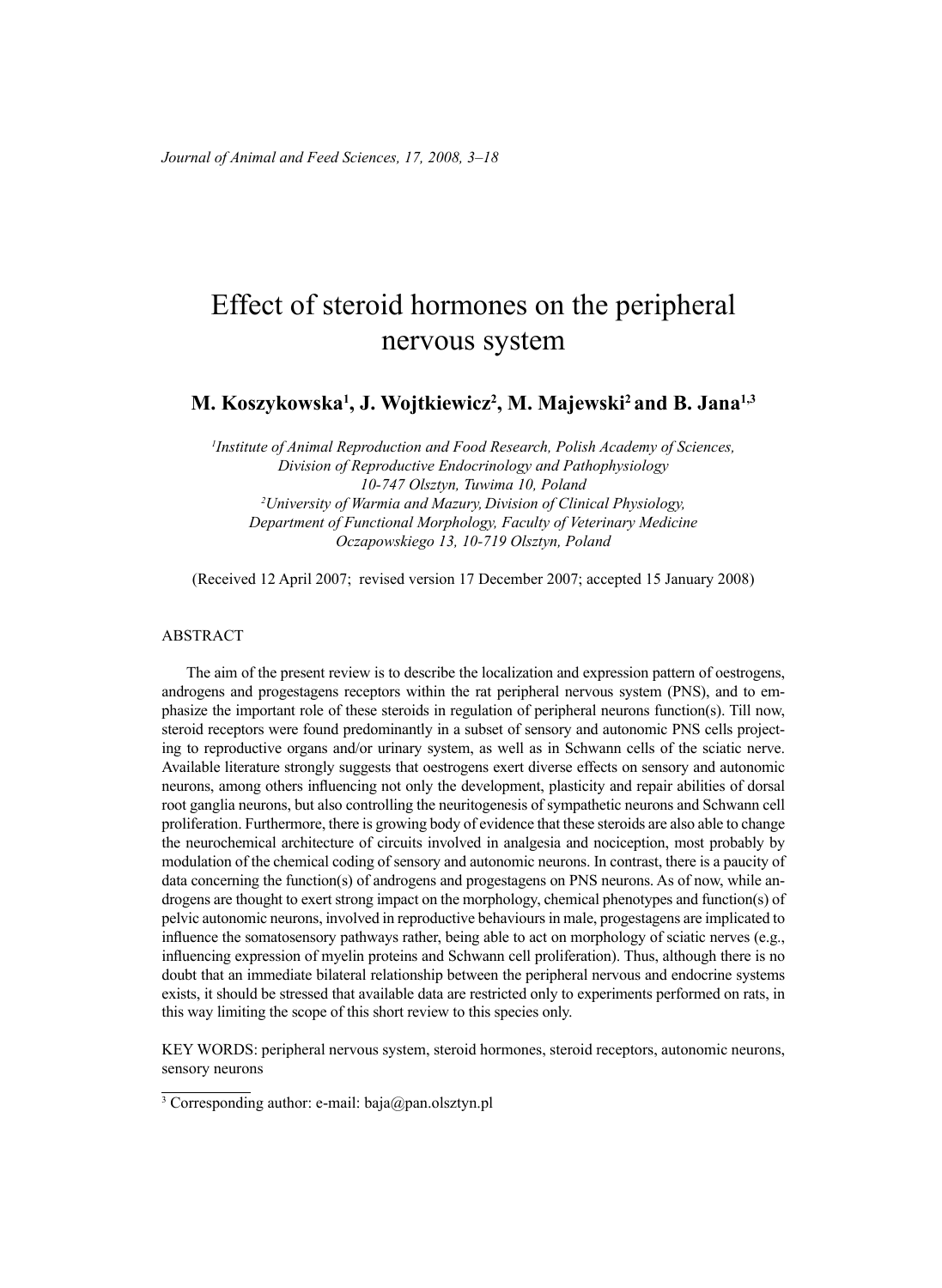#### **INTRODUCTION**

It is generally accepted that an immediate bilateral relationship between the nervous and endocrine systems exist in all mammalian species, however, the available data are restricted only to rat. Thus, while neurotransmitters, released by autonomic and sensory nerve terminals are able to affect gland cells, evoking profound changes in the synthesis rate of steroid hormones, the same peripheral neurons are under continuous influence of steroids synthesized by the gland cells. As may be judged from available literature, while the effect of various steroids on central nervous system (CNS) functions is, as of now, already considerably recognized, there is a lack in our knowledge considering the influence of steroid hormones on the development, plasticity and activity of the PNS neurons.

Thus, the aim of the current short review is to provide the reader with available data considering both the localization and expression pattern of oestrogen (ERs), androgen (ARs) and progestagen (PRs) receptors in the PNS, as well as with information focussing on the effect of mentioned steroids on neuronal functions of the PNS neurons in the rat, the sole species studied in this respect so far.

## LOCALIZATION, EXPRESSION PATTERN AND PUTATIVE FUNCTIONS OF OESTROGEN RECEPTORS (ERs) IN THE PNS

#### *Distribution pattern of ERs in autonomic and sensory neurons*

Expression of ERα was detected in approximately 30% of all dorsal root ganglia (DRG) primary sensory neurons of 3-4 days old female rats, whereas approximately 50% of studied cells were positive for ERβ. Both receptors showed a clear nuclear localization; however, in some cases they may also be detected in cytosol. Moreover, it has been shown that an exposure of cultured DRG neurons, obtained from these animals, to the cognate ligand  $E_2$  caused a down-regulation of both subtypes of receptors (Patrone et al., 1999), what was also found in cultures of adult DRG neurons obtained from male and female rats. In these animals, ERβ mRNA was widely expressed in the L6-S1 DRG small-, medium- and large-sized neurons. In turn, ERα mRNA as well as ERα protein were localized especially in nuclei of small-sized neurons and were rarely present in large cells (Taleghany et al., 1999). Moreover, it has been shown in the rat that approximately 17% afferent neurons at the L6-S1 levels contained  $ER\alpha$ , approximately 23% contained ERβ, and approximately 5% neurons expressed both subtypes of ERs (Papka and Storey-Workley, 2002). It is important to emphasize that in intact rats the pattern of ERs expression in DRG neurons changed in dependence on the day of oestrous cycle. ER $\alpha$  and ER $\beta$  mRNAs expression was found higher during the proestrous,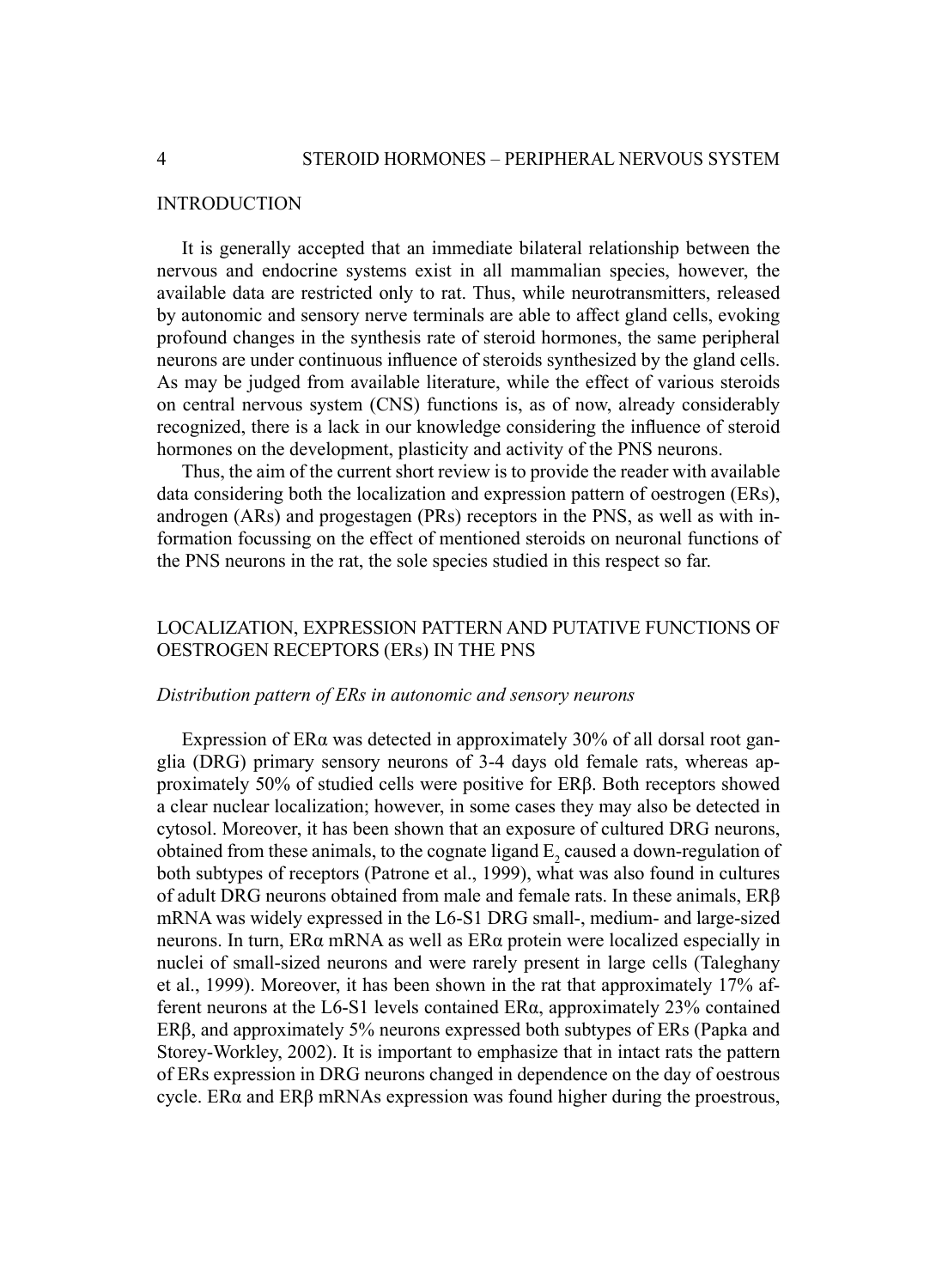than that observed in metaoestrous. Furthermore, a long-term oestrogen treatment of ovariectomized (OVX) rats dramatically reduced both the detectable level of  $ER\alpha$  mRNA and  $ER\alpha$  protein in the DRG neurons, while up-regulates the level of ERβ mRNA in these cells (Taleghany et al., 1999). It has also been found that ERβ mRNA level in DRG neurons remains largely unchanged throughout the course of pregnancy, whereas the amount of ERα mRNA rises near term (Mowa et al., 2003a, b).

Expression of ERs subtypes in sympathetic neurons of pre- and paravertebral ganglia was found by Zoubina and Smith (2002). ERα-immunoreactivity (IR) was present in approximately 30% of neurons, while ERβ was expressed by approximately 93% of all sympathetic perikarya. The above-described proportion of neurons expressing these receptors was comparable to this found in the superior cervical and paravertebral ganglia (at neuromers T11-L5), as well as in suprarenal, celiac, and superior mesenteric prevertebral ganglia. Uterus-projecting neurons located in T13 and L1, as well in the suprarenal ganglion, showed small, but significantly greater incidence of ERβ expression in relation to the whole neuronal population, whereas the proportion of uterus-projecting neurons expressing ERα-IR was nearly threefold higher. It has also been demonstrated that acute oestrogen administration did not significantly affect the number of ERs-expressing sympathetic neurons in pre- and paravertebral ganglia.

ERs-IR and ERs mRNA transcripts were also present in subpopulations of parasympathetic neurons of pelvic (PG; Papka et al., 2001; Purves-Tyson et al., 2007) as well as sensory nodose ganglia (NG); interestingly, ERs-immunostaining was more prominent in neurons of OVX than of intact rats. It has been shown that in both the PG and NG, neurons contained ERs (visualized as dark or intensely staining within the nucleus) were scattered throughout the ganglia without any somatotopic pattern (Papka et al., 1997, 2001). Using immunohistochemical visualization it has been demonstrated that  $ER\alpha$  transcript is predominantly expressed by nitric oxide synthase (NOS)-positive parasympathetic PG neurons of male rats (Purves-Tyson et al., 2007). Many ovary-projecting celiac ganglia (CG) neurons exhibited also ERα. These cells were scattered throughout the ganglion without any somatotopic distribution pattern. The number of CG cells harboring ERs selectively decreased after prenatal diethylstilbestrol exposure (Shinohara et al., 2000).

Moreover, it has also been shown in female rats that  $ER\alpha$ - and  $ER\beta$ -IR was expressed by pre- and T11-L5 paravertebral sympathetic neurons supplying the proximal urethra. In these animals, ERβ was detected in more than 90% of urethra-projecting neurons, while approximately 30% of studied sympathetic neurons expressed also ERα. Although ERs-IR was mainly confined to the nuclei of these neurons, it was also observed in the cytoplasm of a subset of them. There were no relationships between the number of  $ER\alpha$ -IR neurons and either the ganglion of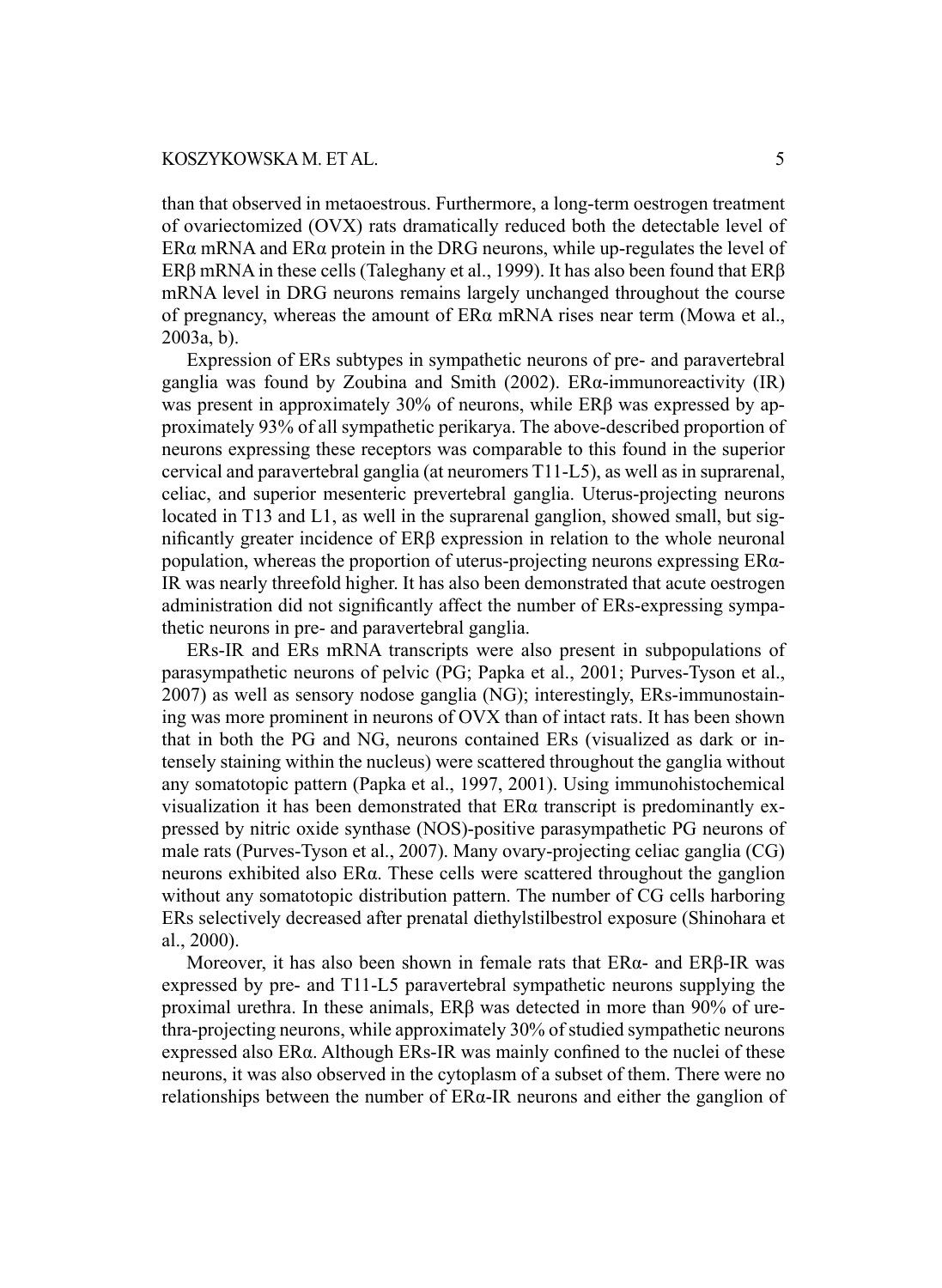origin, or the circulating oestrogen level - it has been demonstrated that virtually all of examined sympathetic neurons expressed ERβ and a substantial subset of them expressed simultaneously  $ER\alpha$ , irrespective of low (OVX rats) or high (single injection of oestradiol-17 $\beta$  - E<sub>2</sub>) oestrogen titter (Zoubina and Smith, 2003).

ERs expression in urinary bladder-supplying lumbosacral DRG neurons of adult female rats was demonstrated for the first time by Bennett et al. (2003). Both ER $\alpha$  and ER $\beta$  subtypes were found in numerous sensory neurons of either upper lumbar (L1 and L2) or lower lumbar/sacral (L6-S1) ganglia. Immunolabelling with antibodies raised against both subtypes of ERs demonstrated a virtually total coexistence of these two receptors in primary sensory cells. For example, all ERα-IR neurons in L1 and L2 DRG contained ERβ, while 98% of ERβ neurons contained simultaneously ERα. Similarly, all ERα-positive neurons in L6-S1 ganglia contained ERβ, while 97% of ERβ-IR neurons contained ERα. Moreover, although ERs-IR was observed in all classes of L1 DRG sensory neurons, the majority of ERs-positive neurons belonged to the small  $(\leq18\mu m)$  and medium (18-25 $\mu$ m) perikarya. ERs-IR was typically indicated by distinct nuclear staining, however, in some neurons cytoplasmic labelling was also observed.

In Schwann cells of rat sciatic nerves ERs were located in whole cells; however, most of the ERs-IR was present in the cytoplasm. Exposure of Schwann cells to  $E_2$  resulted in a distinct increase in nuclear staining, suggesting that the receptor is nuclear as observed in classical target cells (Jung-Testas et al., 1993, 1996). Moreover, according to Thi et al. (1998) presence ERs in co-cultures of DRG neurons and Schwann cells of the sciatic nerves indicates important role oestrogens in the functions of these nerves (details are given below).

## *Effect of E<sub>2</sub> on the development, survival, plasticity and repair of sensory neurons*

Patrone et al. (1999) have revealed that  $E_2$  and their receptors take part in the regulation of developing and survival of sensory DRG neurons. Thus,  $E<sub>2</sub>$  treatment of cultured postnatal DRG neurons leads to the delay in neuronal cell death after nerve growth factor withdrawal (NGF; an "classical" an indispensable neurotrophic factor for these neurons, crucial for their growth, survival and differentiation; Oppenheim, 1991; Nicol and Vasko, 2007). Although it has been shown by means of ICI 182,780 (a specific ERs antagonist) treatment that  $E_2$  is not able to counteract NGF deprivation-induced cell death of DRG neurons *per se*, it is able to induce a strong up-regulation of Bcl-xL protein (antiapoptotic protein, promoting cell survival) in sensory perikarya, while Bax (proapoptotic protein, inducing cell death) expression remained constant (Vogelbaum et al., 1998). Furthermore, exposition of cultured DRG cells to tamoxifen (an antioestrogen) completely blocked the action of  $E_2$  on sensory perikarya, indicating that ERs activation is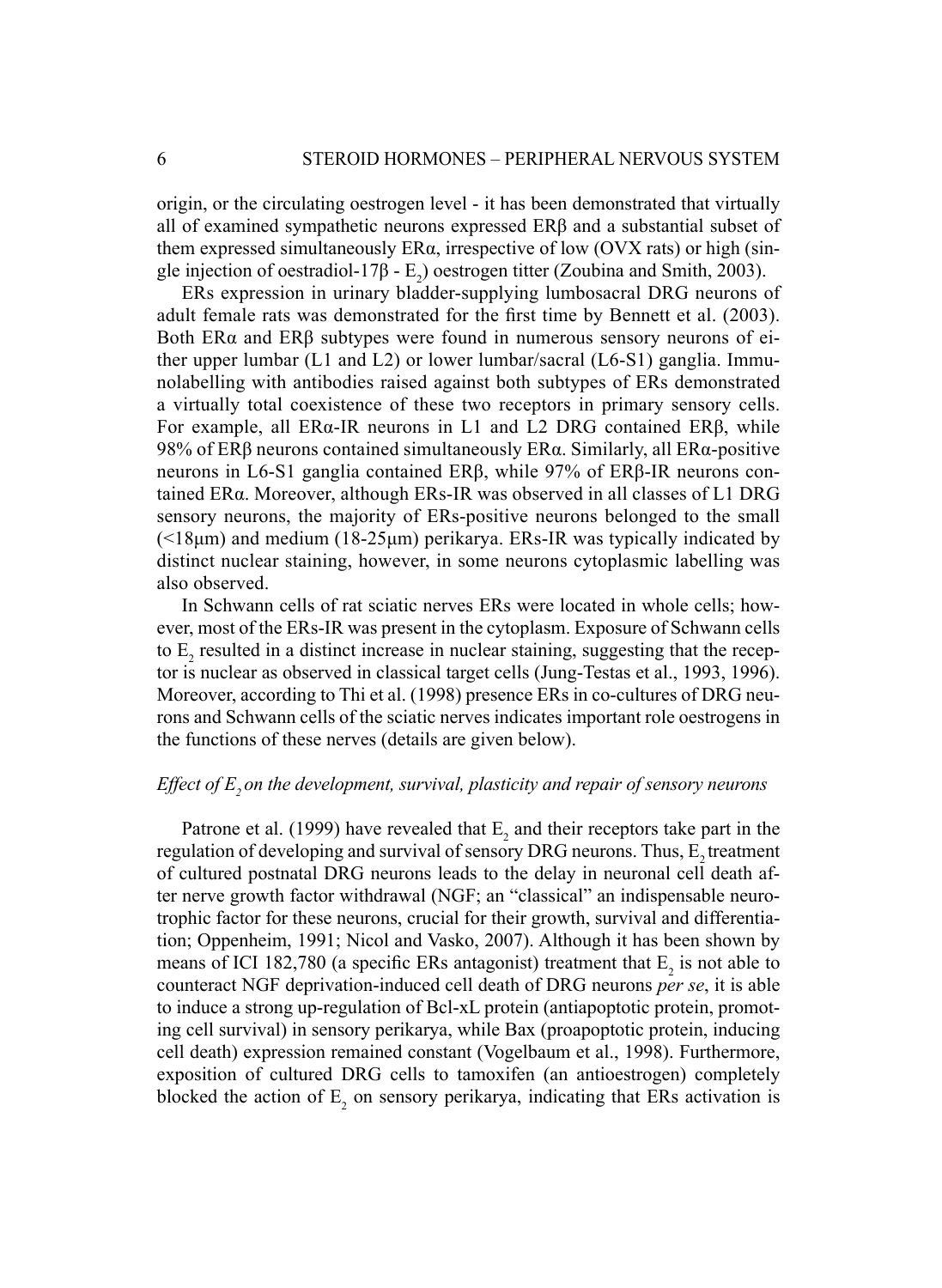instrumental for the hormone to protect DRG neurons. It is worth to mention that in contrary to  $E_2$ , NGF failed to increase the level of Bcl-xL in DRG neurons, thus suggesting that both compounds are acting through two independent, but closely related pathways promoting sensory neurons survival. This has been substantiated by data revealing an additive effect on cell survival exerted by  $E_2$  and a low dose of NGF (Patrone et al., 1999). Furthermore, the study of DRG neurons obtained from adult rats revealed a crosstalk between oestrogens and NGF what is associated with regulation of NGF receptor expression by these steroids. Thus,  $E_2$  replacement in OVX animals conducted to down-regulate ERs mRNA and p75 mRNA (with low-affinity), but up-regulate time-dependently TrkA mRNA (with high-affinity) level in these cells (Sohrabji et al., 1994).

Furthermore, it has been reported that  $E_2$  has also a beneficial effect on peripheral nerve regeneration (Bajusz, 1959) what is consistent with the hypothesis that  $E_2$ , *via* interactions with growth factors known to ameliorate injury of the adult PNS (e.g., neurotrophins), may also have stimulatory influence on regenerative processes following neurite damage (Sohrabji et al., 1994). Scoville et al. (1997) have revealed that neurofilaments (major structural components of larger DRG neurons, essential to the maintenance of neuronal size, shape and axonal diameter and thereby, axonal conduction velocity) gene expression in DRG neurons is not only dependent on NGF receptor expression, but also on oestrogens availability. These steroids have thus been shown to dose-dependently increase neurofilament gene expression in all DRG neurons, however, neurons with larger diameters appeared to display a more dramatic increase in neurofilament mRNA steady-state levels in response to oestrogens treatment than the medium- and small-sized perikarya.

## Effect of E<sub>2</sub> on the neuritogenesis of autonomic neurons and Schwann cell prolif*eration*

As may be judged from the available literature,  $E_2$  has a growth-inhibitory effect on uterine sympathetic nerves, but the response to this steroid is dependent on neuron-target interactions. It has been reported i.a. that chronic exposure to  $E_2$  in rats during the infantile and prepubertal period lead to a complete loss of noradrenergic intrauterine nerves (Brauer et al., 2000; Chávez-Genaro et al., 2002). It should, however, be stressed that although an early exposure of rats to  $E_2$  did not inhibit the ingrowth of sympathetic nerves to the uterus, it is able to prevent the normal growth and maturation of these fibres. Moreover,  $E<sub>2</sub>$  lead to retraction or degeneration of the immature intrauterine nerve fibres that reached the organ before initiation of this steroid administration. It has also been revealed that perivascular and myometrial fibres were absent from uteri of either intact and OVX rats after 3 months of  $E_2$  administration no, while they were still present around blood vessels and smooth muscles of the mesometrium. However, after 6 months of  $E_2$  treatment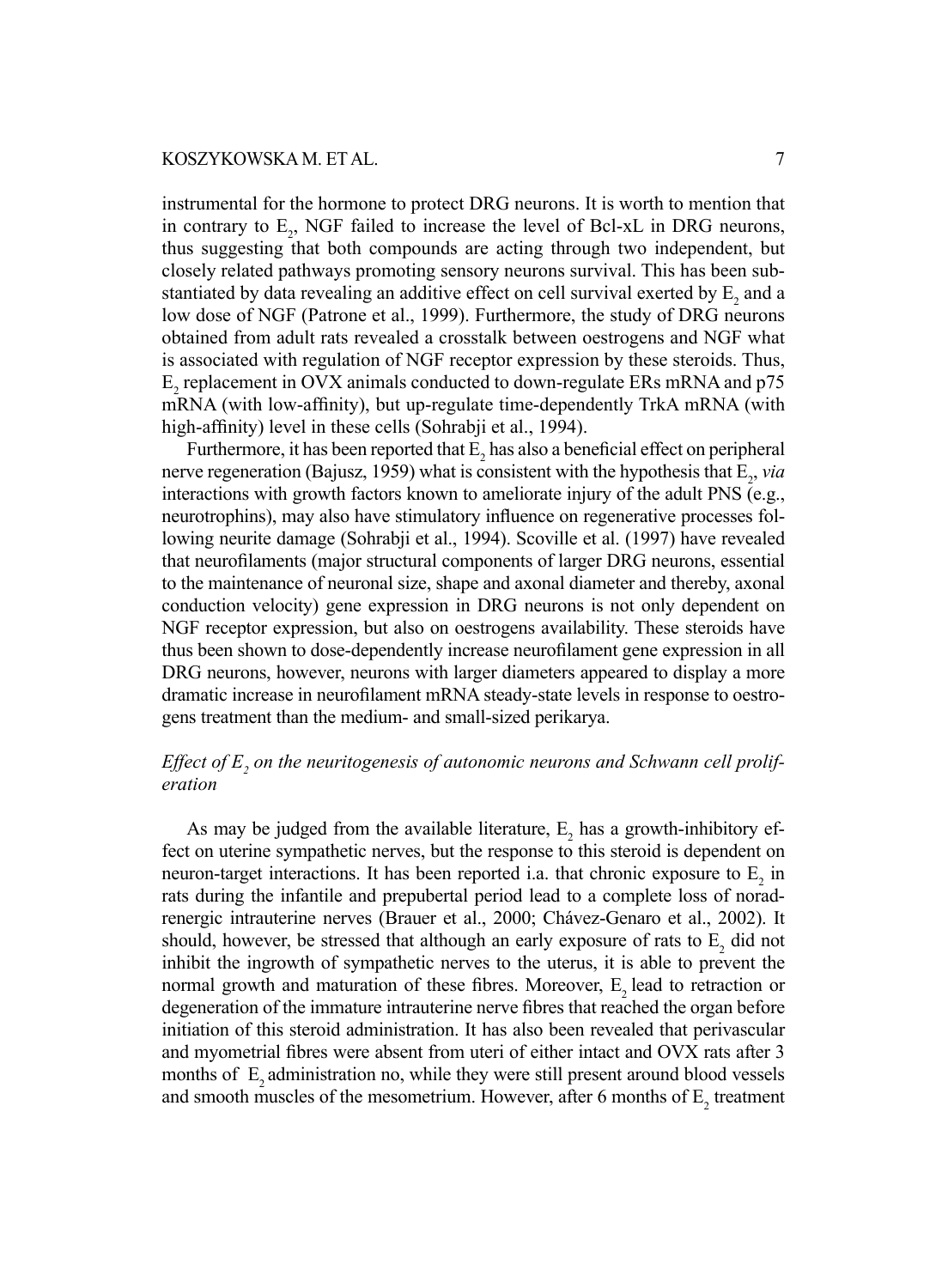a very modest and not organotypical regrowth of the innervation was observed near blood vessels of uterine horns and in the antimesometrial border of the longitudinal myometrial layer. Till now, this phenomenon may be explained by hypothesis that  $E_2$  could impair uterine sympathetic innervation, directly acting on nerve fibres (Brauer et al., 2000, 2002) or else on ganglia. Moreover, it is interesting that, a pituitary-derived hormone (possibly prolactin) blocks oestrogen`s inhibition of neurite formation. Oestrogens (height level), in turn, can abolish the action of the pituitary-derived hormone, presumably by acting on the pituitary gland to inhibit its release (Krizsan-Agbas and Smith, 2002).  $E_2$  is also able to stimulate proliferation of Schwann cells originating from adult and newborn male rats sciatic nerves, but do not exert any effect on such cells from adult female rats. This was further substantiated by data indicating that stimulatory effect of  $E_2$  was blocked by the use of a specific ERs blocker *in vitro* (Svenningsen and Kanje, 1999).

# *Effect of E<sub>2</sub> on the chemical coding of sensory neurons supplying female reproductive organs*

It has previously been shown that  $E_2$  is able to modulate the synthesis rate of various neuropeptides in DRG sensory neurons supplying female reproductive organs (Schmitt et al., 2006). Exposition of OVX rats to  $E_2$  for 4 days up-regulated synthesis rate of substance P (SP), secretoneurin and calcitonin gene-related peptide (CGRP) in a dose-related manner (Gangula et al., 2000; Mowa et al., 2003a). This effect may be reversed by pretreatment of cultured neurons with a ERs blocker, ICI 182,780 (Mowa et al., 2003a). On the other hand, it appears that long-term treatment (90 days) with  $E_2$  down-regulates β-preprotachykinin (β-PPT) mRNA encoding SP (Liuzzi et al., 1999), implying that there may be several mechanism through which  $E_2$  acts, depending on the physiological conditions and the duration of exposure to it. The functional signifi cance of particular subpopulations of ERs, expressed in L6-S1 DRG sensory neurons in the course of the pregnancy is as yet unclear. However, it should be emphasize that an increase in the content of  $ER\alpha$ near term occurred parallel with augmentation of plasma oestrogens as well as SP and CGRP (Mowa et al., 2003a). According to Mowa and Papka (2004), augmentation of SP and CGRP synthesis in response to  $E_2$ , and further, their antidromic release from sensory terminals supplying the cervical microvasculature lead, in turn, to cervical ripening and consequently, to the initiation of birth process.

## *Effect of E<sub>2</sub> on mechanism of analgesia*

It is generally accepted that painful stimuli are predominantly conveyed by processes of small-diameter afferent DRG neurons that, in their majority, synthesize a "nociceptive" peptide – SP, encoding, as mentioned above, by  $\beta$ -PPT gene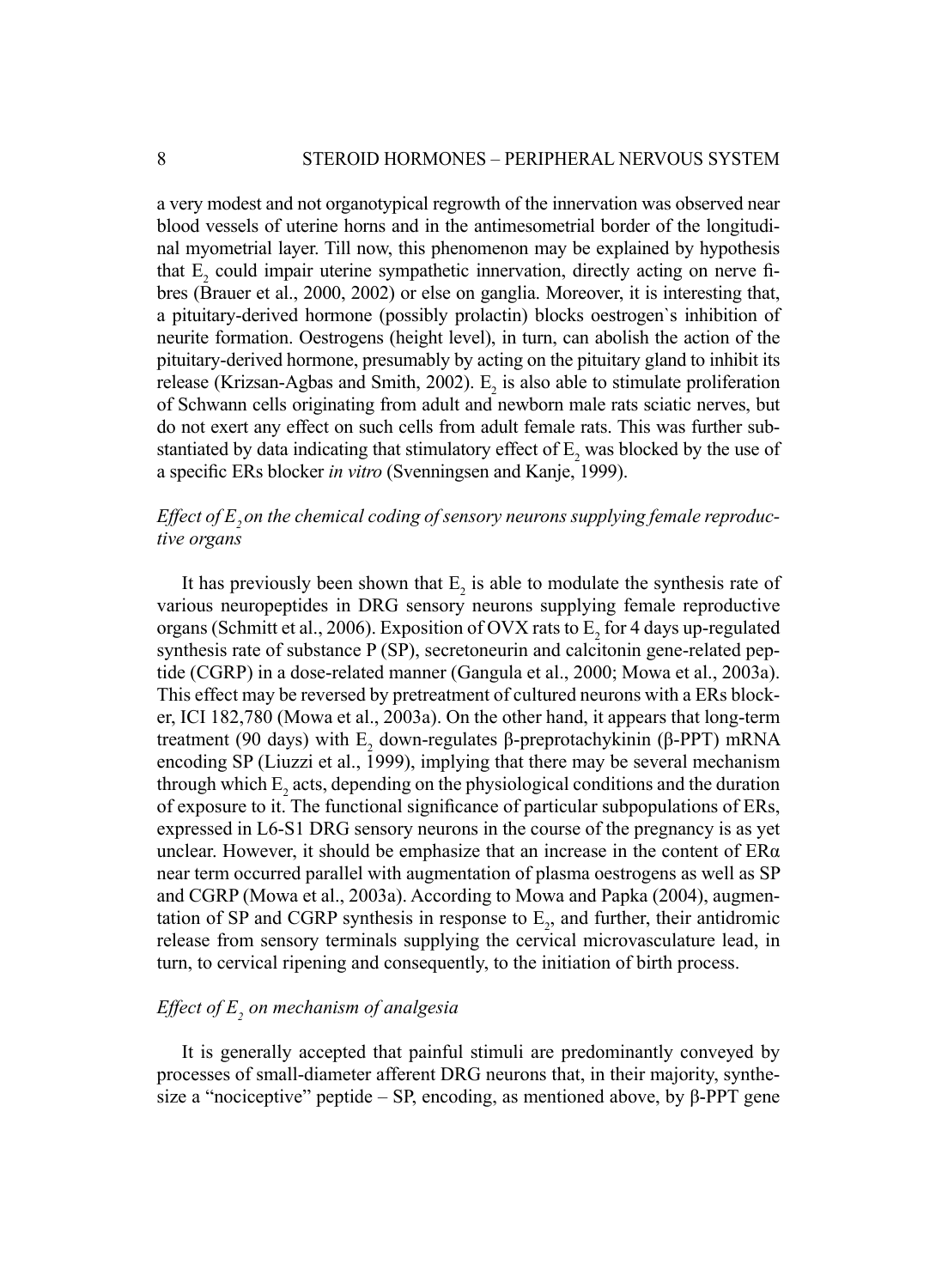(Gibbins et al., 1987). Expression of this gene, as well as NGF TrkA receptor gene occurred in the same neurons, and is regulated by NGF (Lindsay and Harmar, 1989; Wright and Snider, 1995). However, it has also been found that  $E_2$  may affect β-PPT gene expression in DRG cells, acting indirectly by influencing TrkA receptor gene expression, although this action depend on the exposition time to  $E_2$ . Long-term (90 days)  $E_2$  replacement decreased lumbar DRG TrkA and β-PPT mRNA levels in adult OVX rats, while short-term  $(2 \text{ days})$  E<sub>2</sub> replacement was able to increase levels of mRNA encoding these substances. In turn, in lumbal DRG neurons, which have had their processes cut in the sciatic nerve in order to deprive of target-derived NGF,  $E_2$  increased level of mRNA for TrkA, but simultaneously suppressed β-PPT gene expression (Liuzzi et al., 1999, 2001), conforming the hypothesis that  $E_2$  may effect on this gene only in the presence of NGF.

## LOCALIZATION, EXPRESSION AND PUTATIVE FUNCTIONS OF ANDRO-GEN RECEPTORS (ARs) IN THE PNS

## *Distribution pattern of ARs in autonomic neurons and other cells*

It is generally accepted that many, if not virtually all of pelvic autonomic neurons in male rats change their morphology and function(s) after androgen deprivation. It should also be stressed, that changes in the level of circulating testosterone (T) and its derivates were able to influence not only the autonomic efferent neurons, but also have a profound impact on the morphology and chemical coding of DRGs primary afferent, as well as spinal cord preganglionic neurons.

Regarding the efferent neurons, it should be stressed that the PG are composed of both the sympathetic and the parasympathetic subset of cells. Thus, tyrosine hydroxylase (TH)-positive (i.e. sympathetic) neurons were found to form distinct clusters throughout the PG, being intermingled with groups of cholinergic/nitrergic (i.e. parasympathetic) perikarya. Although the sympathetic component was observed in both the intact as well as castrated animals, sympathetic pelvic neurons were noticeably smaller in castrated animals; furthermore, the total number of preganglionic/afferent varicosities per TH-IR neuron in castrated animals was significantly lower than this observed in the control rats (Keast and Saunders, 1998). These data are in line with hypothesis that noradrenergic pelvic neurons in male rats exhibit androgen-sensitivity in the both pre- and post-pubertal periods, as has been judged from results of castration performed at different time points: these neurons either fail to achieve (pre-pubertal castration) or to maintain normal adult soma size (post-pubertal surgery). Furthermore, affected TH-IR neurons showed also a down-regulation in expression of a coexisting peptide, neuropeptide Y (NPY) (Keast and Saunders, 1998). It has also been demonstrated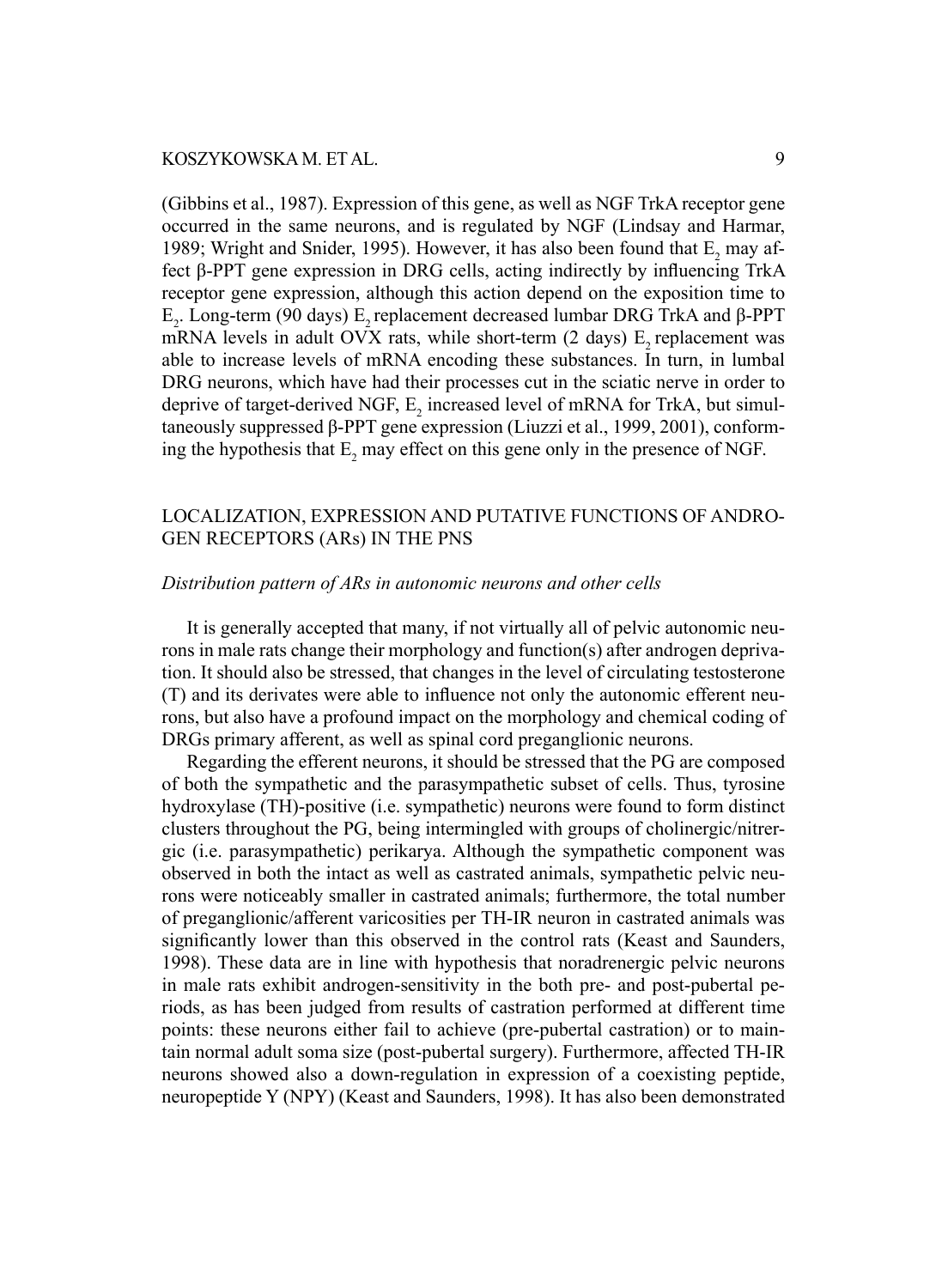that while virtually all noradrenergic pelvic neurons were dramatically affected by castration, the population of cholinergic neurons was not nearly as affected by androgen deprivation as the noradrenergic ones. However, there was a "target tissue/chemical code-dependent susceptibility" to androgens deprivation: neurons supplying the urinary bladder and bowel (and, in their majority, containing NPY) did not change at all after castration, whereas those supplying the penis and glandular tissues of internal reproductive organs (i.e. containing vasoactive intestinal polypeptid -VIP), were consistently smaller after castration (Keast, 1999). This may be explained by the pattern of ARs expression in particular neuronal subsets: they were present in a majority of VIP neurons, but virtually absent from the cholinergic NPY cells (Keast and Saunders, 1998). Furthermore, androgens have also been implicated to play a crucial role in ARs-dependent NOS expression in the VIP-IR pelvic neurons that project to the penile tissues (Schirar et al., 1997a,b). In addition,  $T$  and its derivates have been implied to influence various aspects of neuroeffector transmission, including, besides NOS synthesis (Schirar et al., 1997a) also adenoreceptor(s) expression and involvement in an undefined dilatory mechanism (Reilly et al., 1997).

Watkins and Keast (1999) have demonstrated, by means of retrograde tracing from the major PG, that both lumbar (i.e. sympathetic, located in L1 and L2 neuromeres) and lumbo-sacral (i.e. parasympathetic, found in L6-S1 spinal cord segments) preganglionic neurons of the spinal cord are involved in the control of pelvic neurons and, that the vast majority of these perikarya were simultaneously ARs-IR, as may be judged from clearly visible nuclear staining. Interestingly, both the proportion of retrogradely labelled neurons, that were simultaneously ARs-IR, as well as the intensity of the receptor-immunolabelling, was highly regulated by circulating androgens. A comparison of immunostainings performed on spinal cord sections taken from the lumbar and sacral levels showed, that a distinctly greater proportion (60-70%) of parasympathetic preganglionic neurons exhibits ARs-IR, than the sympathetic ones do (20-40%). It should be stressed again, that this is in contrast with the pattern of ARs expression in their target - the PG - where only a minority of cholinergic efferent neurons expressed nuclear ARs labelling. Furthermore, as mentioned above, it has also been suggested that androgen(s) deprivation may cause a substantial decrease in the number of sympathetic preganglionic varicosities apposed to particular pelvic neurons (especially the noradrenergic ganglion cells), what strongly suggest that in adult animals T (or its derivates) is necessary to maintain these circuits intact (Keast and Gleeson, 1998). Thus, the above mentioned data clearly showed that preganglionic autonomic neurons controlling the pelvic efferent neurons are targets for circulating T, and that this steroid hormone may directly affect their properties (Keast and Gleeson, 1998; Watkins and Keast, 1999).

As shortly pointed above, ARs have also been demonstrated to be expressed by DRG sensory neurons. Thus, in an elegant study, Keast and Gleeson (1998)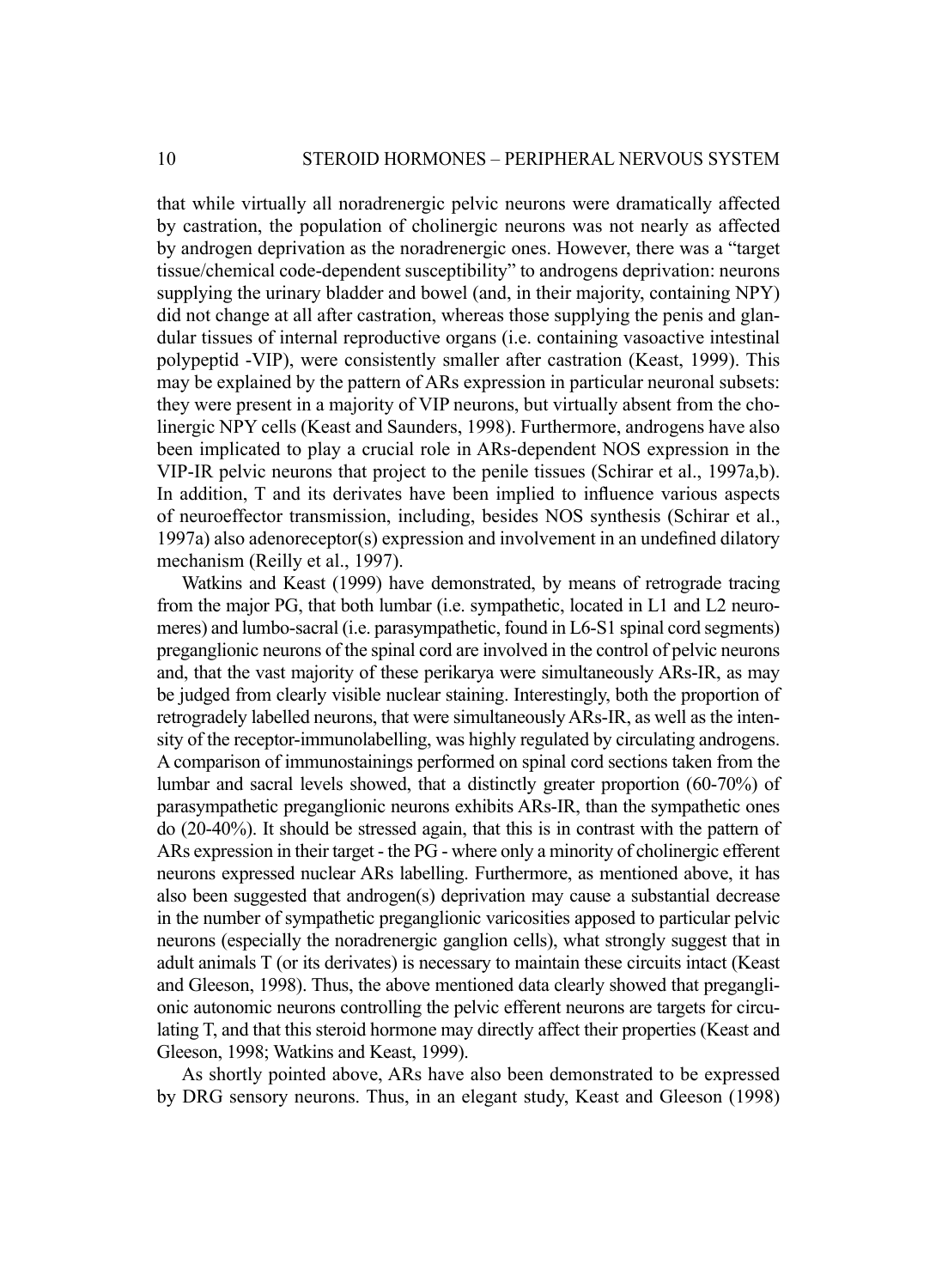have shown that approximately half of the sacral DRG cells in male rats expressed ARs. Astonishingly, a similar numbers of DRG cells have been shown to express ERs (Yang et al., 1998). Regarding the co-existence of known transmitter(s) and ARs in primary afferent neurons, it has been shown that the vast majority of pelvic viscera-supplying lumbar and sacral afferent neurons contained CGRP and that more that 80% of the CGRP-IR sensory perikarya expressed simultaneously ARs (Kreast and Gleeson, 1998). It has also been suggested that the higher number of such neurons in L6 and S1 ganglia of male adult rats there may be attributable to the circulating androgens level (Mills and Sengelaub, 1993). This may be indirectly supported by observation that ARs-IR was significantly diminished and neurons with clearly visible nuclear staining were rare in castrated animals.

Both ARs mRNA and protein were also found in sciatic nerves of adult rats. ARs-IR was restricted to the nuclei of cells forming the endo- and perineurium of the nerve, both in male and female animals. However, the nerves of males contained nearly threefold more nuclei exhibiting ARs-IR than that found in females (Magnaghi et al., 1999). Moreover, ARs mRNA expression in sciatic nerves of adult males was also higher as compared to that determined in female rats (Jordan et al., 2002). Using RT-PCR it was detected that endoneurial and perineurial fibroblasts and endothelial cells of sciatic nerves are the most prominent ARs-expressing cells and are likely to be the primary source of ARs mRNA. However, one of the major cell populations of this nerve – Schwann cells - does not appear to express ARs in culture (Magnaghi et al., 1999). On the other hand, Jordan et al. (2002) showed very light AR-staining in nuclei of Schwann cells. Thus, the question of the expression pattern of ARs in these cells remains to be solved.

## *Functional implications for ARs in autonomic neurons*

It is widely accepted that the PNS plays an essential role in penile erection, secretion from the prostate gland and seminal vesicles, propulsion of seminal contents *via* the epidydymis and vas deferens (de Groat and Booth, 1993; Andersson and Wagner, 1995). All of the male reproductive organs possess a dense autonomic innervation, supplying vascular and non-vascular smooth muscle and glandular epithelia. As many, if not all of autonomic neurons supplying these organs were shown to express ARs (and, even, ERs), the question arises how the circulating androgens may fulfill their regulatory role in these circuits. As of now, there were several suppositions concerning their mode of action: first, T itself may act on neuronal ARs. Secondly, it may be first metabolized to dihydrotestosterone (DHT) by  $5\alpha$ -reductase and this metabolite may then activate ARs; this suggestion is supported by the findings that a considerable level of  $5\alpha$ -reductase was found at all levels of the rat spinal cord (MacLusky et al., 1987). The third possibility assumed that T may be aromatized to  $E_2$ , that may then either affect the ERs found in autonomic neurons as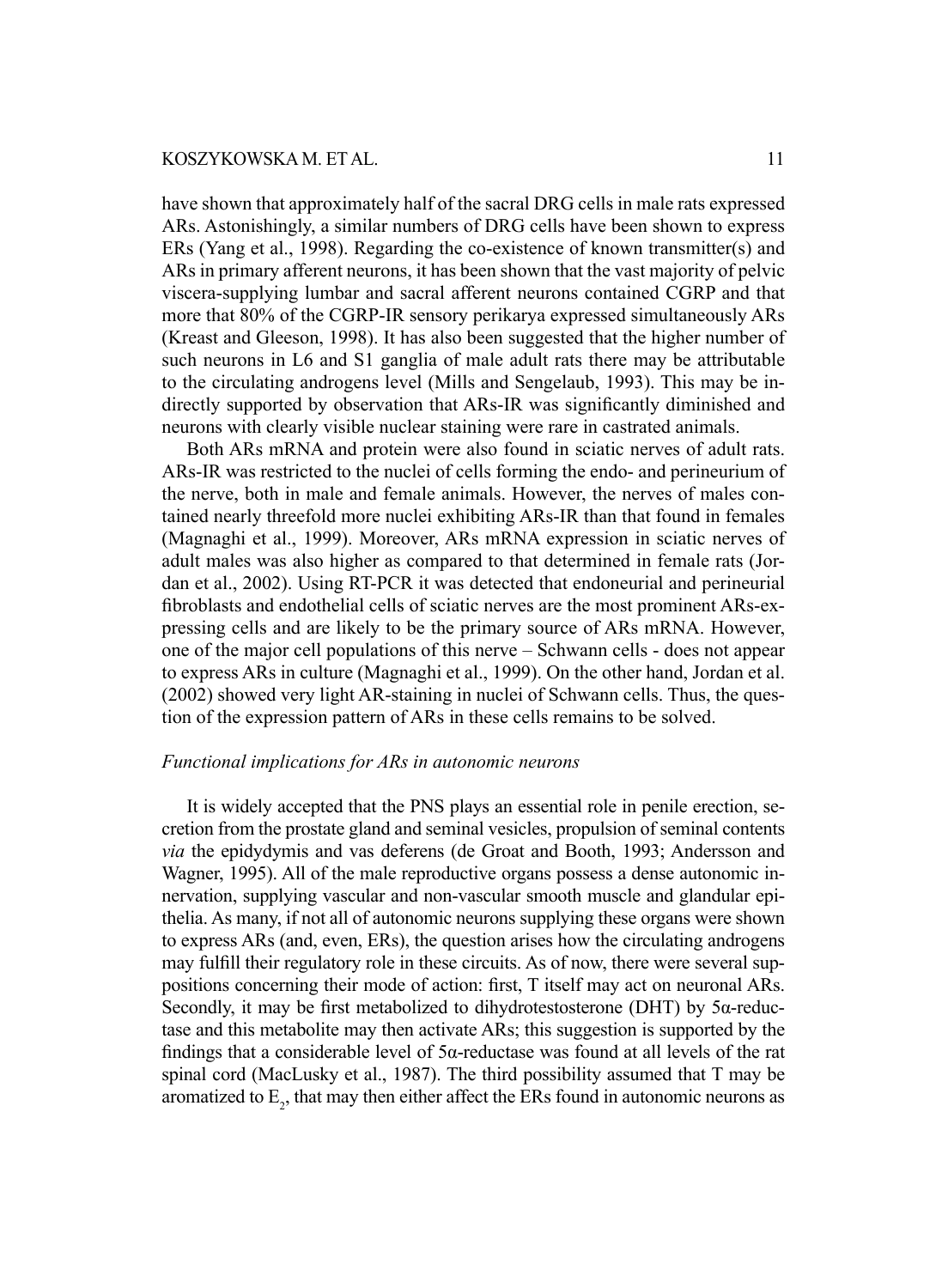a "main" messenger or, may play a "supplementary" role to the T-driving signaling cascade. The last possibility may be explained by an indirect mechanism, where T/its metabolites may regulate dendric aborization of spinal neurons as well as affect their soma size *via* neuronal ARs, in a similar way as it has been proposed for motoneurons (Rand and Breedlove, 1995). *In vitro* studies showed that the decrease in PG soma size caused by gonadectomy could be prevented by administration of T or DHT but not E<sub>2</sub>, showing that this maintenance action of T is mediated entirely by androgenic mechanism. In turn, in the cultured PG neurons showed that these androgens and  $E_2$  stimulated the growth of longer and more complex neuritis in both noradrenergic and cholinergic NOS-expressing neurons. These results revealed that the effects of androgens on axonal growth are likely to be at least partly mediated by oestrogenic mechanisms, which may be important for understanding disease-, aging- and injury-induced plasticity in the PNS (Purves-Tyson et al., 2007).

As mentioned above, circulating androgens have potent effect on the structure and function of many pelvic neurons in adult rat *in vivo*. For example, T was found to be a much more potent stimulant of noradrenergic cells growth in the culture than NGF itself, however, it was also able to impede the enlargement of long neurites (which was induced and maintained by NGF), being, however, able to stimulate simultaneously the development and growth of short neuronal processes (Meusburger and Keast, 2001). However, it should be stressed that the effect(s) exerted by circulating androgens were restricted to neurons supplying "androgenresponsive" target organs. This allow to explain the observation that there was no obvious decrease in size of the rectum- or urinary bladder-projecting perikarya, what strongly suggests that affected neurons are not smaller in androgen-deprived animals simply due to a lowered titters of available hormone/its metabolites (Keast, 1999). Furthermore, it has been demonstrated that androgens also exert strong effect(s) on the maturation and maintenance of number of neuronal pathways involved in reproductive behaviours in male. Although most studies in this area have been focused on central pathways, there is growing body of evidence that ARs are deeply involved in structural and chemical changes in the neural pathways controlling reproductive organs at puberty as well as after castration (de Groat and Booth, 1993; Kanjhan et al., 2003). Various studies have strongly implicated androgens in maintaining the optimal function of the penile erection reflex (Anderson and Wagner, 1995; Burnett, 2003).

## LOCALIZATION, EXPRESSION AND PUTATIVE FUNCTIONS OF PRO-GESTAGEN RECEPTORS (PRs) IN THE PNS

The presence of PRs protein and mRNA transcripts has been described in Schwann cells of sciatic nerves of newborn (4-5 days) and adult female and male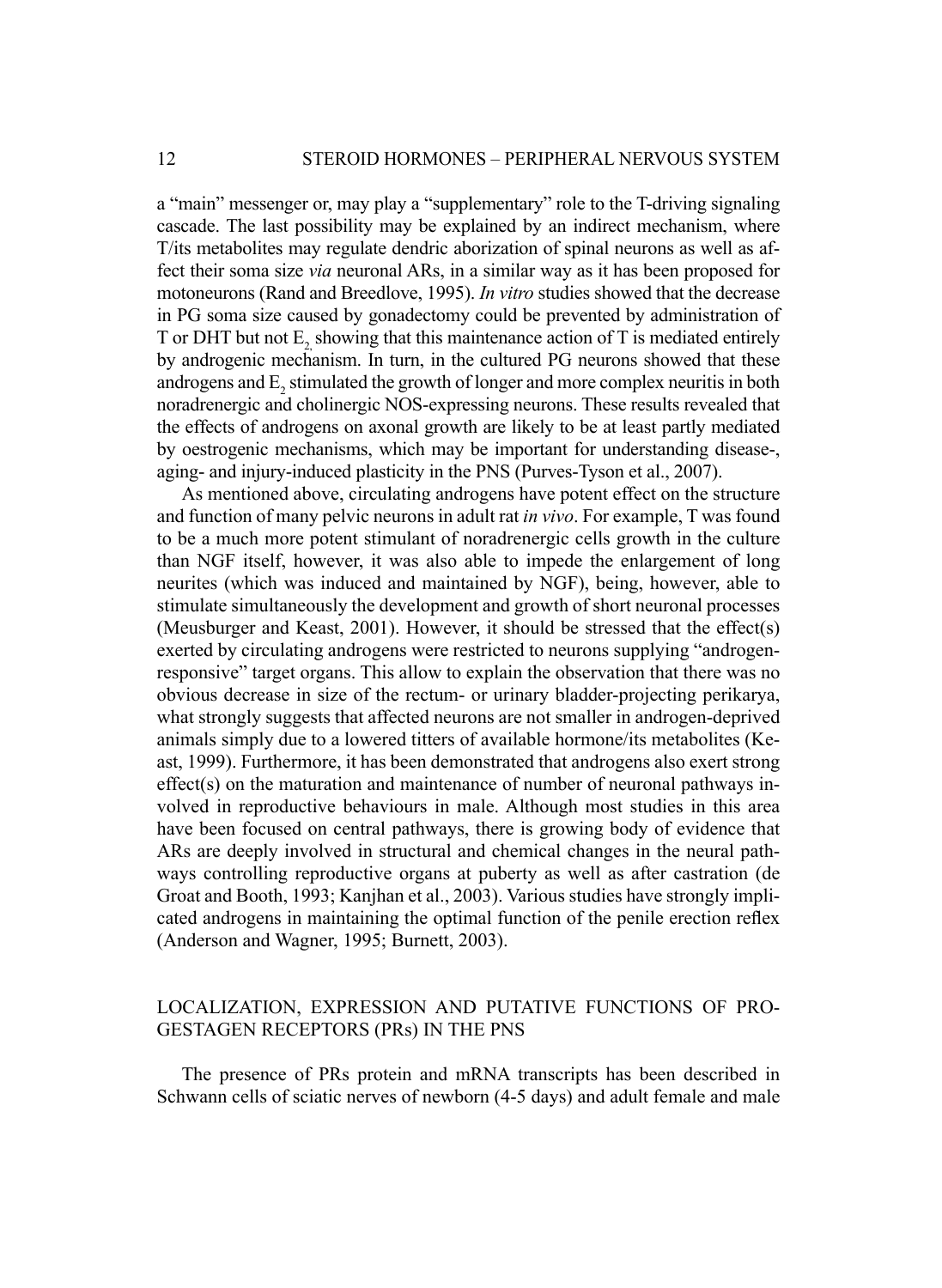rats (Jung-Testas at al., 1996; Martini et al., 2003). However, in contrast to oestrogen-induced PRs expression in rat CNS glial cells, an exposure of sciatic nerve Schwann cells harvested from newborn rats to  $E_2$  did not enhance the expression pattern of PRs in these cells. Similarly, also administration of  $E_2$  in OVX adult female rats did not induce any changes in the expression of PRs in the cytosol of sciatic nerve Schwann cells (Jung-Testas et al., 1996). In contrary,  $E_2$  increased in dose-dependent manner the content of PRs in co-cultures of rat foetal DRG neurons/Schwann cells. However, exposure of these co-cultures to oestrogen antagonist (ICI 164,384) completely inhibited  $E_2$ -induced PRs expression. Moreover, excision of the neuronal mass from DRG neurons/Schwann cells co-cultures caused a rapid decrease and disappearance of  $E_2$ -inducible PRs in Schwann cells, whereas the concentration of non–inducible PR binding sites remained unchanged (Thi et al., 1998). It has also been shown that expression of PRs in DRG neurons and their translocation into the nuclei significantly increased in response to  $P_4$  or during myelin synthesis (Chan et al., 2000).

## *Effect of P<sub>4</sub> and its derivatives on the morphology of myelin sheaths and axons*

It has been reported that  $P_4$  and its derivates (5α-dihydroprogesterone - 5α-DHP and  $3α,5α-tetrahydroprogesterone - 3α,5α-THP)$  were able to change the morphological parameters of the myelin compartment of the sciatic nerves of 22-24-month-old male rats. These neuroactive steroids have clear effect on the number and shape of myelinated fibres as well as on the frequency of myelin abnormalities. For example,  $P_4$  and its derivates increased the number of small myelinated fibres but not larger fibres. This increase was accompanied by a decrease in the number of unmyelinated axons. Furthermore, progestagens reduced the frequency of occurrence of axons with myelin abnormalities, mainly axons with myelin infoldings and with irregular shapes, in other words, with morphological changes associated with aging of sciatic nerve (Melcangi et al., 2003a). It has also been indicated that not only myelin, but also the axonal compartment may be considered as a target for  $P_4$  influence (Melcangi et al., 2005). Treatment of rat sciatic nerves with an abortion-inducing drug mifepristone (a  $P_4$  receptor antagonist) from the first day of life till the day 30 lead to a reduction in fibre diameter and to an increase in the number of axons with smaller diameter. This decrease in the axonal diameter may be related to a reduction in axon diameter rather, than to a thinning of the myelin sheaths (Melcangi et al., 2003b, 2005). Rodriguez-Waitkus et al. (2003) indicated that  $P_4$  reduces the time required for the initiation of myelin formation and enhances the rate of myelin synthesis in Schwann cell/neuronal co-cultures, in a dose dependent manner. It was also showed that the mRNAs for cholesterol side-chain cleavage cytochrome  $P_{450}$  and 3β-hydroxysteroid dehydrogenase (enzymes involved in  $P_4$  biosynthesis) were induced at the onset of myelin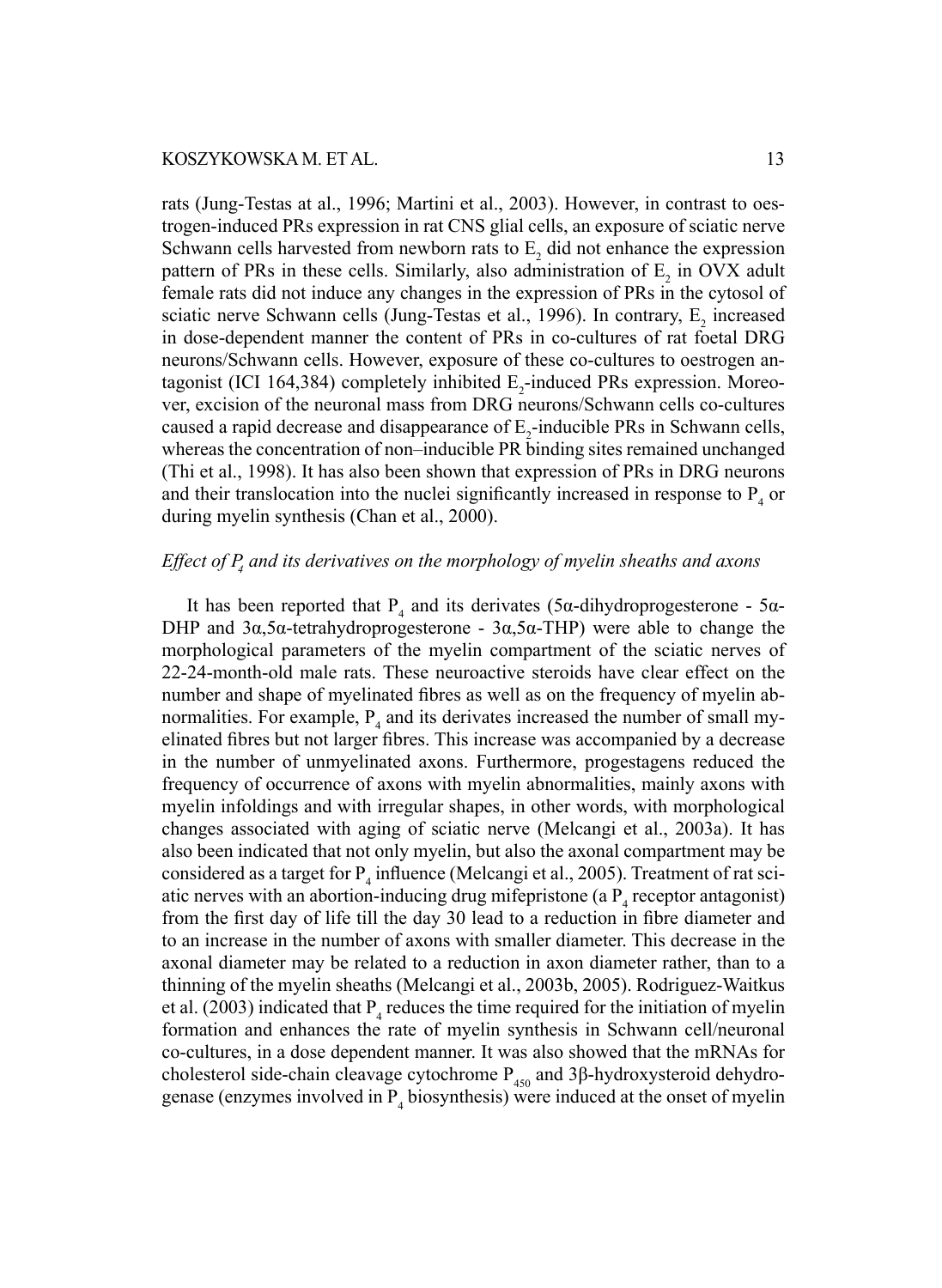synthesis. Moreover, the PRs protein translocated into the nucleus of the neurons during myelin synthesis suggesting that  $P_4$  could also be affecting neuronal gene expression.

## Effect of P<sub>4</sub> and its derivatives on the expression of myelin proteins and Schwann *cell proliferation*

Treatment of adult male rats with  $P_4$ , 5α-DHP or 3α,5α-THP lead to an increase in glycoprotein Po (Po) mRNA level in sciatic nerve (Melcangi et al., 2003b; Hara et al., 2007). In turn, in the same experimental model, the mRNA level of peripheral myelin protein 22 (PMP22) was elevated only after administration of  $3\alpha$ ,5 $\alpha$ -THP (Melcangi et al., 2003b).  $P_4$  and its derivates were also able to stimulate the expression of these two myelin proteins in aged male rats (Melcangi et al., 1998) as well as to augment the expression of Po in response to peripheral nerve injury (Melcangi et al., 2000; Hara et al., 2007).  $P_4$  is not only able to influence the expression of myelin proteins by Schwann cells but also, in similarity to  $E_2$ , to affect the proliferation of these cells. It was found that  $P_4$  increased Schwann cell proliferation obtained from sciatic nerve of adult female and newborn rats, and this effect was blocked by its respective receptor antagonist (Svenningsen and Kanje, 1999).

#### **CONCLUSIONS**

In conclusion, data presented in this short review concerned the presence and putative relevance of ERs, ARs and PRs in sensory and autonomic neurons supplying the genito-urinary system in rat, the only species studied in this respect so far. Moreover, it should be stressed that these receptors were also present in Schwann cell/DRG neurons contributing to sciatic nerves, thus may be implicated in (neuro)steroid-driven maintenance of somatosensory pathways. It has further been documented that within the PNS, oestrogens are not only involved in mechanisms controlling the developing, survival, plasticity (i.e*.* changes in the chemical phenotypes of sensory neurons projecting to the female reproductive organs), repair and neuritogenesis of sensory and autonomic neurons, but also in the regulation of Schwann cell proliferation, and mechanism of analgesia. On the other hand, androgens appear to exert strong influence on the morphology, neurochemical coding and functions of pelvic autonomic neurons involved in many reproductive behaviours in males (for example, penile erection or semen ejaculation), while progestagens were involved in the establishing of the final morphology of myelin sheaths and axons, expression of myelin proteins as well as proliferation of Schwann cells. As may be judged from the available literature, it appears really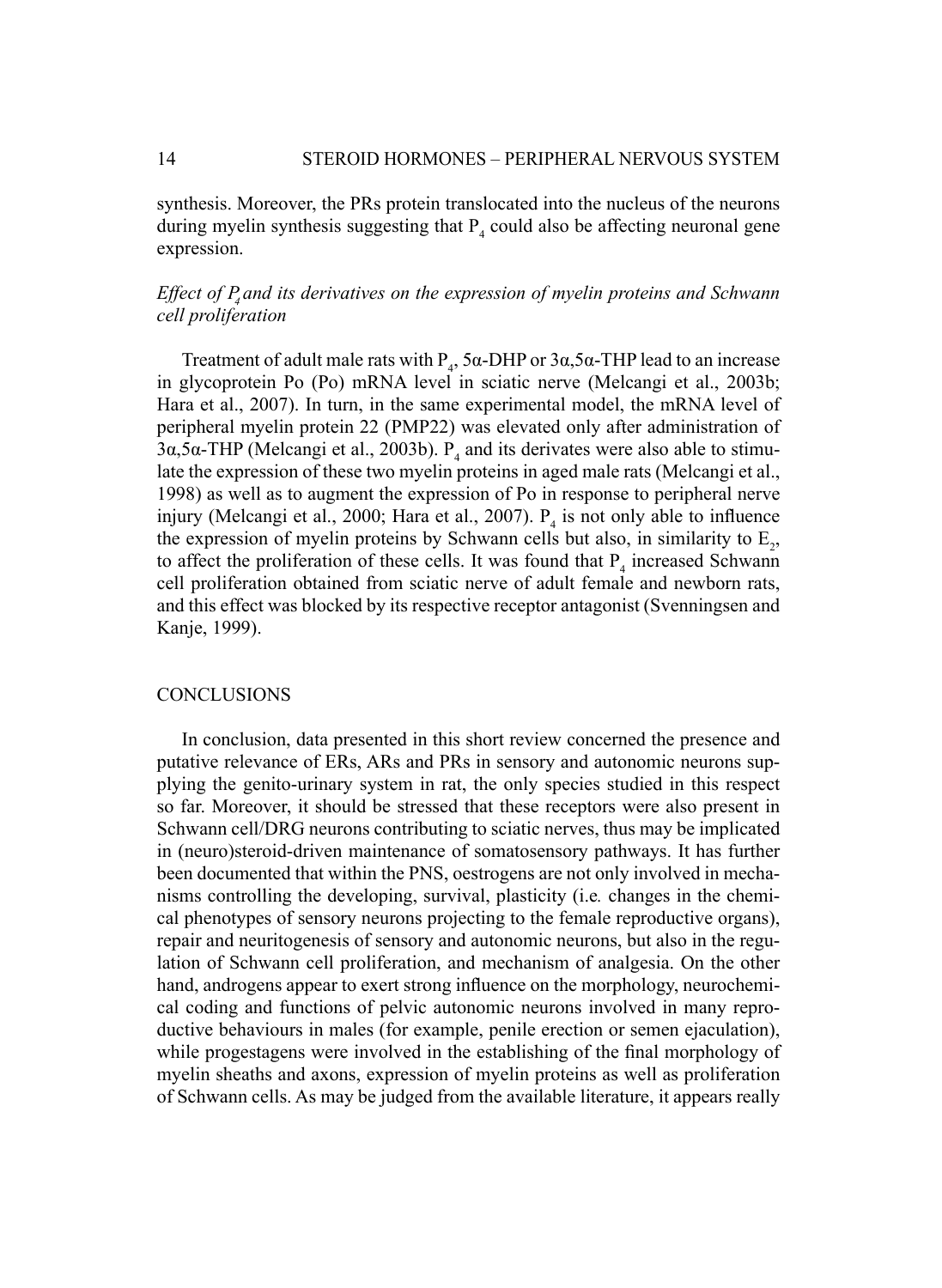#### KOSZYKOWSKA M. ET AL. 15

important to estimate the distribution and expression pattern of steroid hormones receptors in the PNS of other mammalian species, as this will provide us with better understanding of putative effect(s) of (neuro)steroid hormones on cell functions in this system. This, in turn, may permit the understanding of physiological and pathological processes not only in animals, but also in humans, what may have a sounding practical importance.

#### REFERENCES

- Andersson K.E., Wagner G., 1995. Physiology of penile erection. Physiol. Rev. 75, 191-236
- Bajusz E., 1959. Effect of hormones upon regression of muscle atrophy of nervous origin. Endocrinology 64, 262-269
- Bennett H.L., Gustafsson J.A., Keast J.R., 2003. Estrogen receptor expression in lumbosacral dorsal root ganglion cells innervating the female rat urinary bladder. Auton. Neurosci. 105, 90-100
- Brauer M.M., Chávez-Genaro R., Llodrá J., Richeri A., Scorza M.C., 2000. Effects of chronic oestrogen treatment are not selective for uterine sympathetic nerves: a transplantation study. J. Anat. 196, 347-355
- Brauer M.M., Chávez-Genaro R., Richeri A., Viettro L., Frias A.I., Burnstock G., Cowen T., 2002. The oestrogenized rat myometrium inhibits organotypic sympathetic reinnervation. Auton. Neurosci. 101, 13-22
- Burnett A.L., 2003. Neurophysiology of erectile function: Androgenic effects. J. Andrology 24, 2-5
- Chan J.R., Rodriguez-Waitkus P.M., Ng B.K., Liang P., Glaser M., 2000. Progesterone synthesized by Schwann cells during myelin formation regulates neuronal gene expression. Mol. Biol. Cell 11, 2283-2295
- Chávez-Genaro R., Crutcher K., Viettro L., Richeri A., Coirolo N., Burnstock G., Cowen T., Brauer M.M., 2002. Differential effects of oestrogen on developing and mature uterine sympathetic nerves. Cell Tissue Res. 308, 61-73
- de Groat W.C., Booth A.M., 1993. Neuronal control of the penile erection. In: C.A. Maggi (Editor). Nervous Control of the Urogenital System. Harwood Academic Publishers, Chur (Switzerland), pp. 467-524
- Gangula P.R.R., Lanlua P., Wimalawansa S.J., Supowit S., DiPette D., Yallampalli C., 2000. Regulation of calcitonin gene-related peptide expression in dorsal root ganglia of rats by female sex steroid hormones. Biol. Reprod. 62, 1033-1039
- Gibbins I.L., Furness J.B., Costa M., 1987. Pathway-specific patterns of the co-existence of substance P, calcitonin gene-related peptide, cholecystokinin and dynorphin in neurons of the dorsal root ganglia of the guinea-pig. Cell Tissue Res. 248, 417-437
- Hara Y., Ochiai N., Abe I., Ichimura H., Saijilafu, Nishiura Y., 2007. Effect of progesterone on recovery from nerve injury during leg lengthening in rats. J. Bone Joint Surg.- Brit. 89, 830-835
- Jordan C.L., Price Jr. R.H., Handa R.J., 2002. Androgen receptor messenger RNA and protein in adult rat sciatic nerve: implications for site of androgen action. J. Neurosci. Res. 69, 509-518
- Jung-Testas I., Schumacher M., Bugnard H., Baulieu E.E., 1993. Stimulation of rat Schwann cell proliferation by estradiol: synergism between the estrogen and cAMP. Develop. Brain Res. 72, 282-290
- Jung-Testas I., Schumacher M., Robel P., Baulieu E.E., 1996. Demonstration of progesterone receptors in rat Schwann cells. J. Steroid Biochem. Mol. Biol. 58, 77-82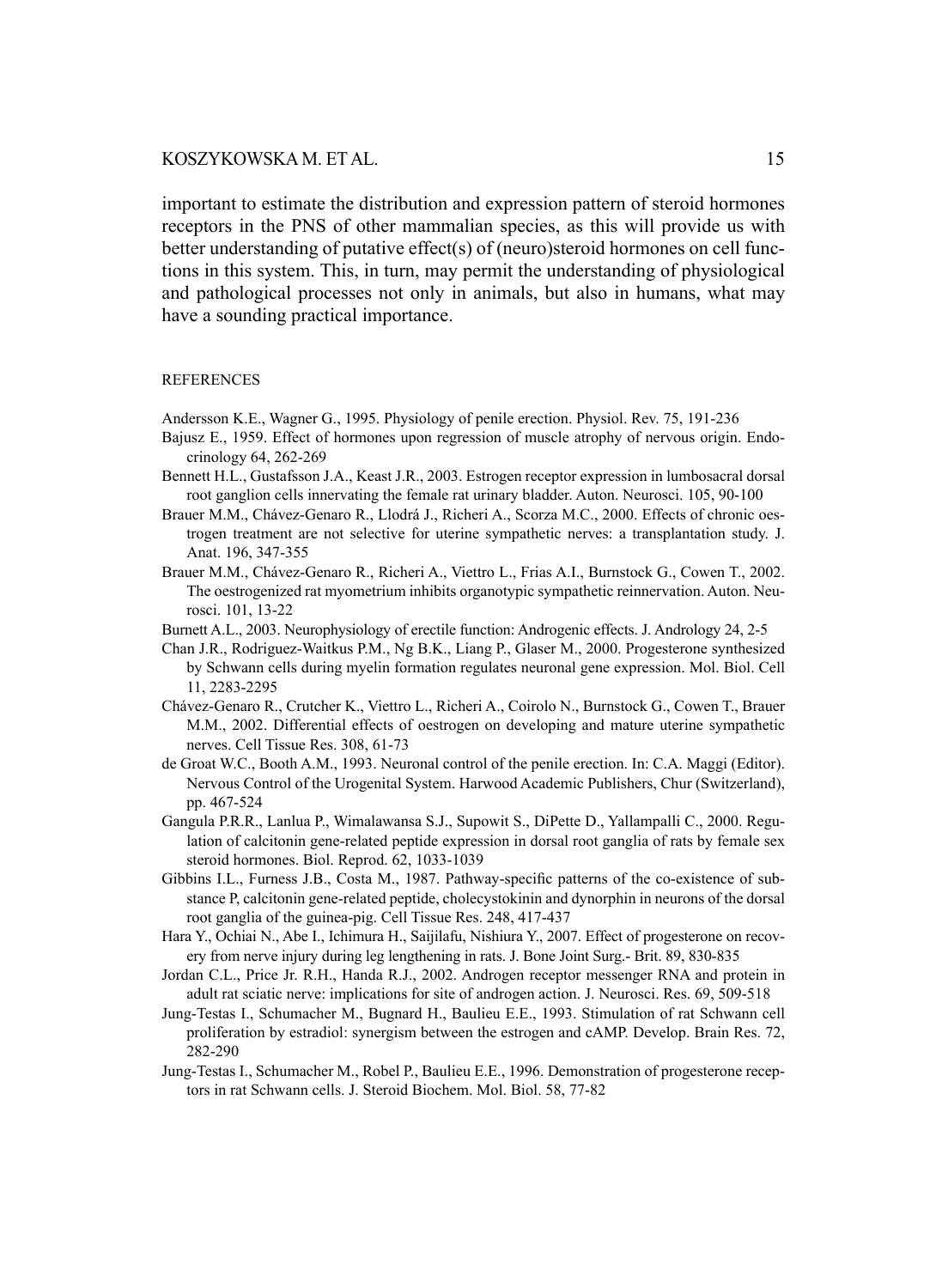- Kanjhan R., Osborne P.B., Ouyang M., Keast J.R., 2003. Postnatal maturational changes in rat pelvic autonomic ganglion cells: A mixture of steroid-dependent and –independent effects. J. Neurophysiol. 89, 315-323
- Keast J.R., 1999. The autonomic nerve supply of male sex organs an important target of circulating androgens. Behav. Brain Res. 105, 81-92
- Keast J.R., Gleeson R.J., 1998. Androgen receptor immunoreactivity is present in primary sensory neurons of male rats. Neuroreport 9, 4137-4140
- Keast J.R., Saunders R.J., 1998. Testosterone has potent, selective effects on the morphology of the pelvic autonomic neurons which control the bladder, lower bower and internal reproductive organs of the male rat. Neuroscience 85, 543-556
- Krizsan-Agbas D., Smith P.G., 2002. Estrogen modulates myometrium-induced sympathetic neurite formation through actions on target and ganglion. Neuroscience 114, 339-347
- Lindsay R.M., Harmar A.J., 1989. Nerve growth factor regulates expression of neuropeptide genes in adult sensory neurons. Nature 337, 362-364
- Liuzzi F.J., Bufton S.M., Scoville S.A., 2001. Short-term estrogen replacement increases β-preprotachykinin mRNA levels in uninjured dorsal root ganglion neurons, but not in axotomized neurons. Exp. Neurol. 170, 101-108
- Liuzzi F.J., Scoville S.A., Bufton S.M., 1999. Long-term estrogen replacement coordinately decreases trkA and β-PPT mRNA levels in dorsal root ganglion neurons. Exp. Neurol. 155, 260-267
- MacLusky N.J., Clark C.R., Shanabrough M., Naftolin F., 1987. Metabolism and binding of androgens in the spinal cord of the rat. Brain Res. 422, 83-91
- Magnaghi V., Cavarretta I., Zucchi I., Susani L., Rupprecht R., Hermann B., Martini L., Melcangi R.C., 1999. Po gene expression is modulated by androgens in the sciatic nerve of adult male rats. Mol. Brain Res. 70, 36-44
- Martini L., Magnaghi V., Melcangi R.C., 2003. Actions of progesterone and its 5α-reduced metabolites on the major proteins of the myelin of the peripheral nervous system. Steroids 68, 825-829
- Melcangi R.C., Azcoitia I., Ballabio M., Cavarretta I., Gonzalez L.C., Leonelli E., Magnaghi V., Veiga S., Garcia-Segura L.M., 2003a. Neuroactive steroids influence peripheral myelination: a promising opportunity for preventing or treating age-dependent dysfunctions of peripheral nerves. Prog. Neurobiol. 71, 57-66
- Melcangi R.C., Ballabio M., Cavarretta I., Gonzales L.C., Leonelli E., Veiga S., Martini L., Magnaghi V., 2003b. Effects of neuroactive steroids on myelin of peripheral nervous system. J. Steroid Biochem. Mol. Biol. 85, 323-327
- Melcangi R.C., Cavarretta I.T.R., Ballabio M., Leonelli A.S., Azcoitia I., Garcia-Segura L.M., Magnaghi V., 2005. Peripheral nerves: a target for the action of neuroactive steroids. Brain Res. Rev. 48, 328-338
- Melcangi R.C., Magnaghi I., Cavarretta L., Martini L., Piva F., 1998. Age-induced decrease of glycoprotein Po and myelin basic protein gene expression in the rat sciatic nerve. Repair by steroid derivatives. Neuroscience 85, 569-578
- Melcangi R.C., Magnaghi V., Galbiati M., Ghelarducci B., Sebastiani L., Martini L., 2000. The action of steroids hormones on peripheral myelin proteins: A possible new tool for the rebuilding of myelin? J. Neurocytol. 29, 327-339
- Meusburger S., Keast J.R., 2001. Testosterone and nerve growth factor have distinct but interacting effects on structure and neurotransmitter expression of adult pelvic ganglion cells in vitro. Neuroscience 108, 331-340
- Mills A.C., Sengelaub D.R., 1993. Sexually dimorphic neuron number in lumbosacral dorsal root ganglia of the rat: development and steroid regulation. Neurobiology 24, 1543-1553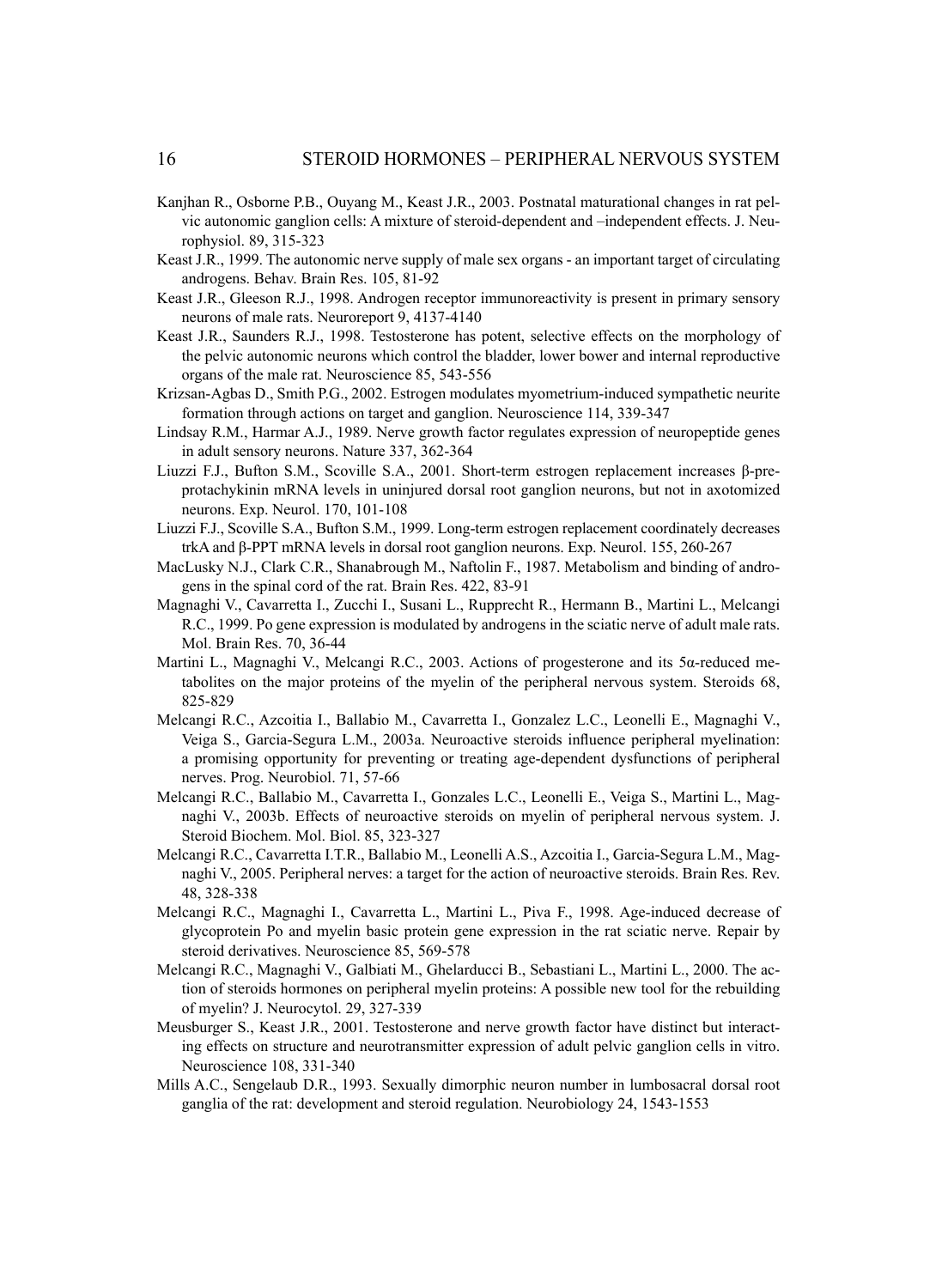- Mowa C.N., Collins J., Usip S., Storey-Workley M., Amann R., Papka R., 2003a. Substance P in the uterine cervix, dorsal root ganglia and spinal cord during pregnancy and the effect of estrogen on SP synthesis. Peptides 5, 761-771
- Mowa C.N., Papka R.E., 2004. The role of sensory neurons in cervical ripening: effect of estrogen and neuropeptides. J. Histochem. Cytochem. 52, 1249-1258
- Mowa C.N., Usip S., Storey-Workley M., Hargreaves K., Papka R., 2003b. Effect of estrogen and pregnancy on calcitonon gene-related peptide expression in the uterine cervix, dorsal root ganglia and spinal cord. Peptides 8, 1163-1174
- Nicol G.D., Vasko M.R., 2007. Unraveling the story of NGF-mediated sensitization of nociceptive sensory neurons: on or off the Trks? Mol. Interv. 7, 26-41
- Oppenheim R.W., 1991. Cell death during development of the central nervous system. Ann. Rev. Neurosci. 14, 453-501
- Papka R.E., Srinivasan B., Miller K.E., Hayashi S., 1997. Localization of estrogen receptor protein and estrogen receptor messenger RNA in peripheral autonomic and sensory neurons. Neuroscience 79, 1153-1163
- Papka R.E., Storey-Workley M., 2002. Estrogen receptor-alpha and -beta coexist in a subpopulation of sensory neurons of female rat dorsal root ganglia. Neurosci. Lett. 319, 71-74
- Papka R.E., Storey-Workley M., Shughrue P.J., Merchenthaler L., Collins J.J., Usip S., Saunders P.T., Shupnik M., 2001. Estrogen receptor-alpha and beta-immunoreactivity and mRNA in neurons of sensory and autonomic ganglia and spinal cord. Cell Tissue Res. 304, 193-214
- Patrone C., Andersson S., Korhonen L., Lindholm D., 1999. Estrogen receptor-dependent regulation of sensory neuron survival in developing dorsal root ganglion. Neurobiology 96, 10905-10910
- Purves-Tyson T.D., Arshi M.S., Handelsman D.J., Cheng Y., Keast J.R., 2007. Androgen and estrogen receptor-mediated mechanisms of testosterone action in male rat pelvic autonomic ganglia. Neuroscience 148, 92-104
- Rand M.N., Breedlove S.M., 1995. Androgen alerts the dendritic arbor of SNB motoneurons by acting upon their target muscles. J. Neurosci. 15, 4408-4416
- Reilly C.M., Lewis R.W., Stopper V.S., Mills T.M., 1997. Androgenic maintenance of the rat erectile response via a non-nitric-oxide-dependent pathway. J. Andrology 18, 588-594
- Rodriguez-Waitkus P.M., Lafollette A.J., Ng B.K., Zhu T.S., Conrad H.E., Glaser M., 2003. Steroid hormone signaling between Schwann cells and neurons regulates the rate of myelin synthesis. Ann. N.Y. Acad. Sci. 1007, 340-348
- Schirar A., Bonnefond C., Meusnier C., Devinoy E., 1997b. Androgens modulate nitric oxide synthase messenger ribonucleic acid expression in neurons of the major pelvic ganglion in the rat. Endocrinology 138, 3093-3102
- Schirar A., Chang C., Rousseau J.P., 1997a. Localization of androgen receptor in nitric oxide synthase- and vasoactive intestinal peptide-containing neurons of the major pelvic ganglion innervating the rat penis. J. Neuroendocrinol. 9, 141-150
- Schmitt P.M., Gohil K., Kaufman M.P., 2006. Spinal estrogen attenuates the exercise pressor reflex but has little effect on the expression of genes regulating neurotransmitters in the dorsal root ganglia. J. Appl. Physiol. 100, 958-964
- Scoville S.A., Bufton S.M., Liuzzi F.J., 1997. Estrogen regulates neurofilament gene expression in adult female rat dorsal root ganglion neurons. Exp. Neurol. 146, 596-599
- Shinohara Y., Matsumoto A., Hayashi S., Mori T., 2000. Prenatal exposure to diethylstilbestrol decreases the number of estrogen receptor alpha-containing neurons innervating the ovary in rat celiac ganglion. Neuroscience 101, 779-783
- Sohrabiji F., Miranda R.C., Toran-Allerand C.D., 1994. Estrogen differentialy regulates estrogen and nerve growth receptor mRNAs in adult sensory neurons. J. Neurosci. 14, 459-471